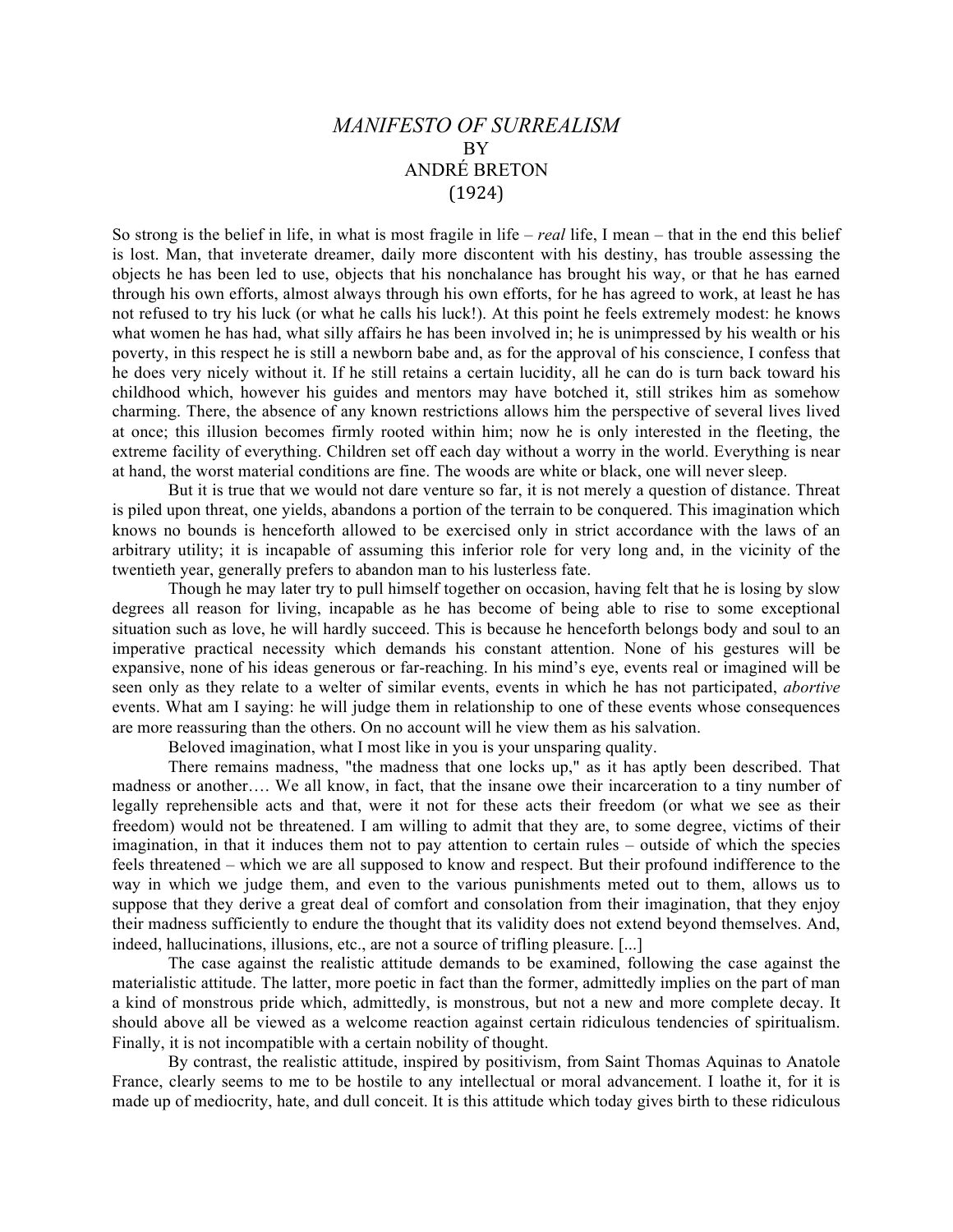books, these insulting plays. It constantly feeds on and derives strength from the newspapers and stultifies both science and art by assiduously flattering the lowest of tastes; clarity bordering on stupidity, a dog's life. The activity of the best minds feels the effects of it; the law of the lowest common denominator finally prevails upon them as it does upon the others.  $[\ldots]$ 

We are still living under the reign of logic: this, of course, is what I have been driving at. But in this day and age logical methods are applicable only to solving problems of secondary interest. The absolute rationalism that is still in vogue allows us to consider only facts relating directly to our experience. Logical ends, on the contrary, escape us. It is pointless to add that experience itself has found itself increasingly circumscribed. It paces back and forth in a cage from which it is more and more difficult to make it emerge. It too leans for support on what is most immediately expedient, and it is protected by the sentinels of common sense. Under the pretense of civilization and progress, we have managed to banish from the mind everything that may rightly or wrongly be termed superstition, or fancy; forbidden is any kind of search for truth which is not in conformance with accepted practices. It was, apparently, by pure chance that a part of our mental world which we pretended not to be concerned with any longer -- and, in my opinion by far the most important part -- has been brought back to light. For this we must give thanks to the discoveries of Sigmund Freud. On the basis of these discoveries a current of opinion is finally forming by means of which the human explorer will be able to carry his investigation much further, authorized as he will henceforth be not to confine himself solely to the most summary realities. The imagination is perhaps on the point of reasserting itself, of reclaiming its rights. If the depths of our mind contain within it strange forces capable of augmenting those on the surface, or of waging a victorious battle against them, there is every reason to seize them -- first to seize them, then, if need be, to submit them to the control of our reason. The analysts themselves have everything to gain by it. But it is worth noting that no means has been designated a priori for carrying out this undertaking, that until further notice it can be construed to be the province of poets as well as scholars, and that its success is not dependent upon the more or less capricious paths that will be followed.

Freud very rightly brought his critical faculties to bear upon the dream. It is, in fact, inadmissible that this considerable portion of psychic activity (since, at least from man's birth until his death, thought offers no solution of continuity, the sum of the moments of the dream, from the point of view of time, and taking into consideration only the time of pure dreaming, that is the dreams of sleep, is not inferior to the sum of the moments of reality, or, to be more precisely limiting, the moments of waking) has still today been so grossly neglected. I have always been amazed at the way an ordinary observer lends so much more credence and attaches so much more importance to waking events than to those occurring in dreams. It is because man, when he ceases to sleep, is above all the plaything of his memory, and in its normal state memory takes pleasure in weakly retracing for him the circumstances of the dream, in stripping it of any real importance, and in dismissing the only *determinant* from the point where he thinks he has left it a few hours before: this firm hope, this concern. He is under the impression of continuing something that is worthwhile. Thus the dream finds itself reduced to a mere parenthesis, as is the night. And, like the night, dreams generally contribute little to furthering our understanding. This curious state of affairs seems to me to call for certain reflections:

1) Within the limits where they operate (or are thought to operate) dreams give every evidence of being continuous and show signs of organization. Memory alone arrogates to itself the right to excerpt from dreams, to ignore the transitions, and to depict for us rather a series of dreams than the *dream itself.* By the same token, at any given moment we have only a distinct notion of realities, the coordination of which is a question of will.<sup>\*</sup> (Account must be taken of the *depth* of the dream. For the most part I retain only what I can glean from its most superficial layers. What I most enjoy contemplating about a dream is everything that sinks back below the surface in a waking state, everything I have forgotten about my activities in the course of the preceding day, dark foliage, stupid branches. In "reality," likewise, I prefer to *fall.*) What is worth noting is that nothing allows us to presuppose a greater dissipation of the elements of which the dream is constituted. I am sorry to have to speak about it according to a formula which in principle excludes the dream. When will we have sleeping logicians, sleeping philosophers? I would like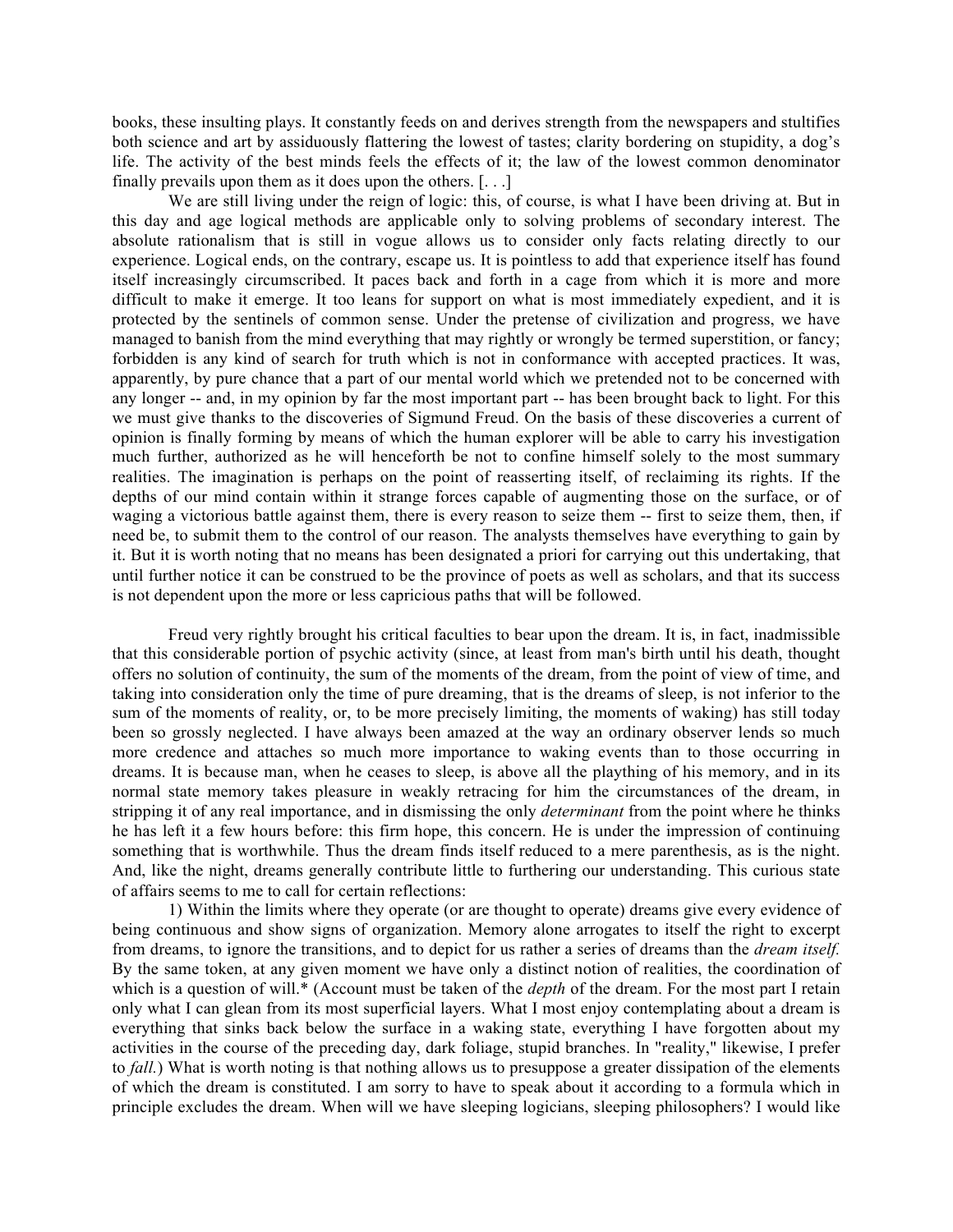to sleep, in order to surrender myself to the dreamers, the way I surrender myself to those who read me with eyes wide open; in order to stop imposing, in this realm, the conscious rhythm of my thought. Perhaps my dream last night follows that of the night before, and will be continued the next night, with an exemplary strictness. *It's quite possible,* as the saying goes. And since it has not been proved in the slightest that, in doing so, the "reality" with which I am kept busy continues to exist in the state of dream, that it does not sink back down into the immemorial, why should I not grant to dreams what I occasionally refuse reality, that is, this value of certainty in itself which, in its own time, is not open to my repudiation? Why should I not expect from the sign of the dream more than I expect from a degree of consciousness which is daily more acute? Can't the dream also be used in solving the fundamental questions of life? Are these questions the same in one case as in the other and, in the dream, do these questions already exist? Is the dream any less restrictive or punitive than the rest? I am growing old and, more than that reality to which I believe I subject myself, it is perhaps the dream, the difference with which I treat the dream, which makes me grow old.

2) Let me come back again to the waking state. I have no choice but to consider it a phenomenon of interference. Not only does the mind display, in this state, a strange tendency to lose its bearings (as evidenced by the slips and mistakes the secrets of which are just beginning to be revealed to us), but, what is more, it does not appear that, when the mind is functioning normally, it really responds to anything but the suggestions which come to it from the depths of that dark night to which I commend it. However conditioned it may be, its balance is relative. It scarcely dares express itself and, if it does, it confines itself to verifying that such and such an idea, or such and such a woman, has made an impression on it. What impression it would be hard pressed to say, by which it reveals the degree of its subjectivity, and nothing more. This idea, this woman, disturb it, they tend to make it less severe. What they do is isolate the mind for a second from its solvent and spirit it to heaven, as the beautiful precipitate it can be, that it is. When all else fails, it then calls upon chance, a divinity even more obscure than the others to whom it ascribes all its aberrations. Who can say to me that the angle by which that idea which affects it is offered, that what it likes in the eye of that woman is not precisely what links it to its dream, binds it to those fundamental facts which, through its own fault, it has lost? And if things were different, what might it be capable of? I would like to provide it with the key to this corridor.

3) The mind of the man who dreams is fully satisfied by what happens to him. The agonizing question of possibility is no longer pertinent. Kill, fly faster, love to your heart's content. And if you should die, are you not certain of reawaking among the dead? Let yourself be carried along, events will not tolerate your interference. You are nameless. The ease of everything is priceless.

What reason, I ask, a reason so much vaster than the other, makes dreams seem so natural and allows me to welcome unreservedly a welter of episodes so strange that they could confound me now as I write? And yet I can believe my eyes, my ears; this great day has arrived, this beast has spoken.

If man's awaking is harder, if it breaks the spell too abruptly, it is because he has been led to make for himself too impoverished a notion of atonement.

4) From the moment when it is subjected to a methodical examination, when, by means yet to be determined, we succeed in recording the contents of dreams in their entirety (and that presupposes a discipline of memory spanning generations; but let us nonetheless begin by noting the most salient facts), when its graph will expand with unparalleled volume and regularity, we may hope that the mysteries which really are not will give way to the great Mystery. I believe in the future resolution of these two states, dream and reality, which are seemingly so contradictory, into a kind of absolute reality, a *surreality,* if one may so speak. It is in quest of this surreality that I am going, certain not to find it but too unmindful of my death not to calculate to some slight degree the joys of its possession.

A story is told according to which Saint-Pol-Roux, in times gone by, used to have a notice posted on the door of his manor house in Camaret, every evening before he went to sleep, which read: THE POET IS WORKING.

A great deal more could be said, but in passing I merely wanted to touch upon a subject which in itself would require a very long and much more detailed discussion; I shall come back to it. At this juncture, my intention was merely to mark a point by noting the *hate of the marvelous* which rages in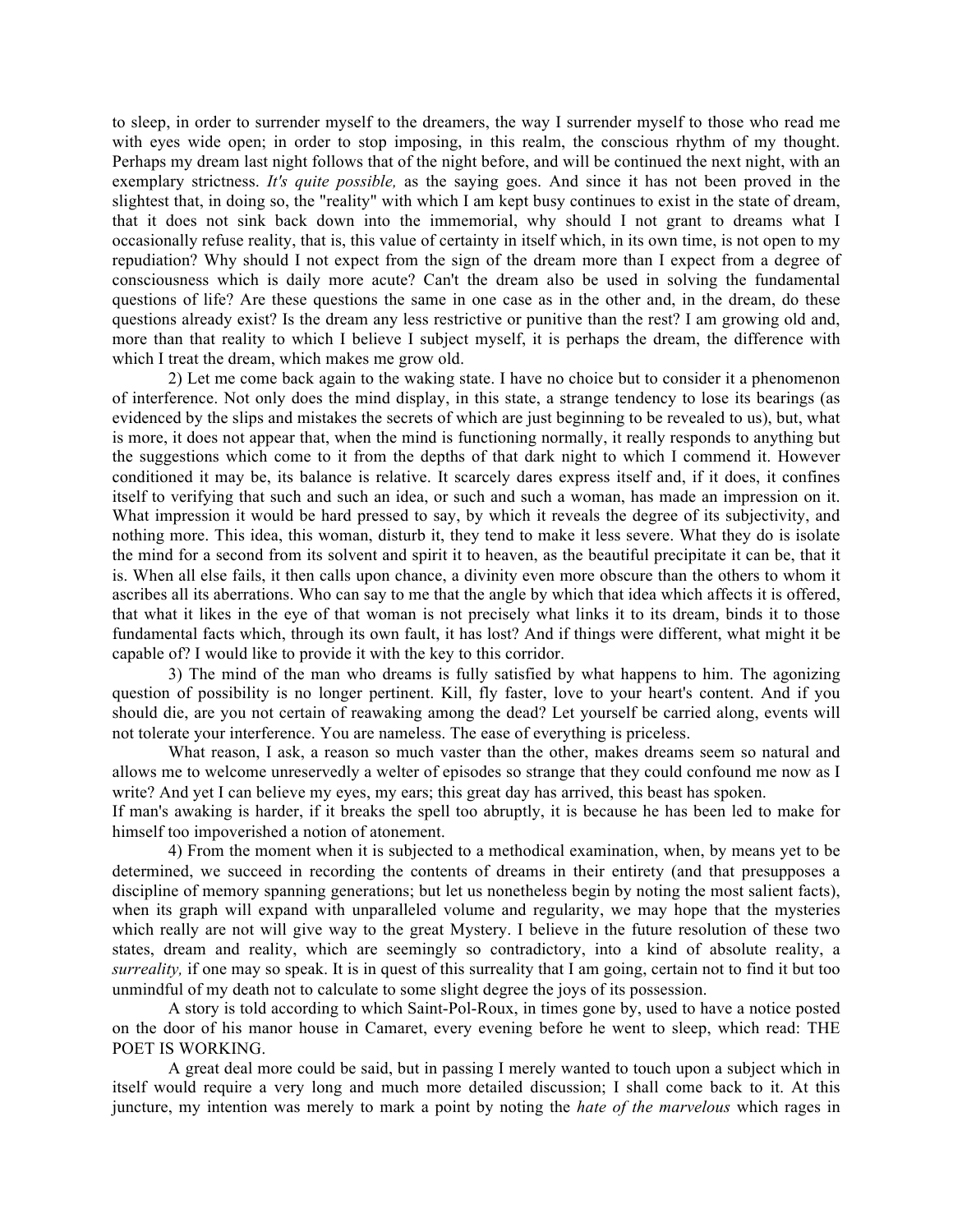certain men, this absurdity beneath which they try to bury it. Let us not mince words: the marvelous is always beautiful, anything marvelous is beautiful, in fact only the marvelous is beautiful. [. . .]

One evening, therefore, before I fell asleep, I perceived, so clearly articulated that it was impossible to change a word, but nonetheless removed from the sound of any voice, a rather strange phrase which came to me without any apparent relationship to the events in which, my consciousness agrees, I was then involved, a phrase which seemed to me insistent, a phrase, if I may be so bold, *which was knocking at the window.* I took cursory note of it and prepared to move on when its organic character caught my attention. Actually, this phrase astonished me: unfortunately I cannot remember it exactly, but it was something like: "There is a man cut in two by the window," but there could be no question of ambiguity, accompanied as it was by the faint visual image\* (Were I a painter, this visual depiction would doubtless have become more important for me than the other. It was most certainly my previous predispositions which decided the matter. Since that day, I have had occasion to concentrate my attention voluntarily on similar apparitions, and I know they are fully as clear as auditory phenomena. With a pencil and white sheet of paper to hand, I could easily trace their outlines. Here again it is not a matter of drawing, but *simply of tracing.* I could thus depict a tree, a wave, a musical instrument, all manner of things of which I am presently incapable of providing even the roughest sketch. I would plunge into it, convinced that I would find my way again, in a maze of lines which at first glance would seem to be going nowhere. And, upon opening my eyes, I would get the very strong impression of something "never seen." The proof of what I am saying has been provided many times by Robert Desnos: to be convinced, one has only to leaf through the pages of issue number 36 of *Feuilles libres* which contains several of his drawings (*Romeo and Juliet, A Man Died This Morning,* etc.) which were taken by this magazine as the drawings of a madman and published as such.) of a man walking cut half way up by a window perpendicular to the axis of his body. Beyond the slightest shadow of a doubt, what I saw was the simple reconstruction in space of a man leaning out a window. But this window having shifted with the man, I realized that I was dealing with an image of a fairly rare sort, and all I could think of was to incorporate it into my material for poetic construction. No sooner had I granted it this capacity than it was in fact succeeded by a whole series of phrases, with only brief pauses between them, which surprised me only slightly less and left me with the impression of their being so gratuitous that the control I had then exercised upon myself seemed to me illusory and all I could think of was putting an end to the interminable quarrel raging within me. [. . .]

Completely occupied as I still was with Freud at that time, and familiar as I was with his methods of examination which I had some slight occasion to use on some patients during the war, I resolved to obtain from myself what we were trying to obtain from them, namely, a monologue spoken as rapidly as possible without any intervention on the part of the critical faculties, a monologue consequently unencumbered by the slightest inhibition and which was, as closely as possible, akin to *spoken thought.* It had seemed to me, and still does -- the way in which the phrase about the man cut in two had come to me is an indication of it -- that the speed of thought is no greater than the speed of speech, and that thought does not necessarily defy language, nor even the fast-moving pen. It was in this frame of mind that Philippe Soupault -- to whom I had confided these initial conclusions – and I decided to blacken some paper, with a praiseworthy disdain for what might result from a literary point of view. The ease of execution did the rest. By the end of the first day we were able to read to ourselves some fifty or so pages obtained in this manner, and begin to compare our results. All in all, Soupault's pages and mine proved to be remarkably similar: the same overconstruction, shortcomings of a similar nature, but also, on both our parts, the illusion of an extraordinary verve, a great deal of emotion, a considerable choice of images of a quality such that we would not have been capable of preparing a single one in longhand, a very special picturesque quality and, here and there, a strong comical effect. The only difference between our two texts seemed to me to derive essentially from our respective tempers. Soupault's being less static than mine, and, if he does not mind my offering this one slight criticism, from the fact that he had made the error of putting a few words by way of titles at the top of certain pages, I suppose in a spirit of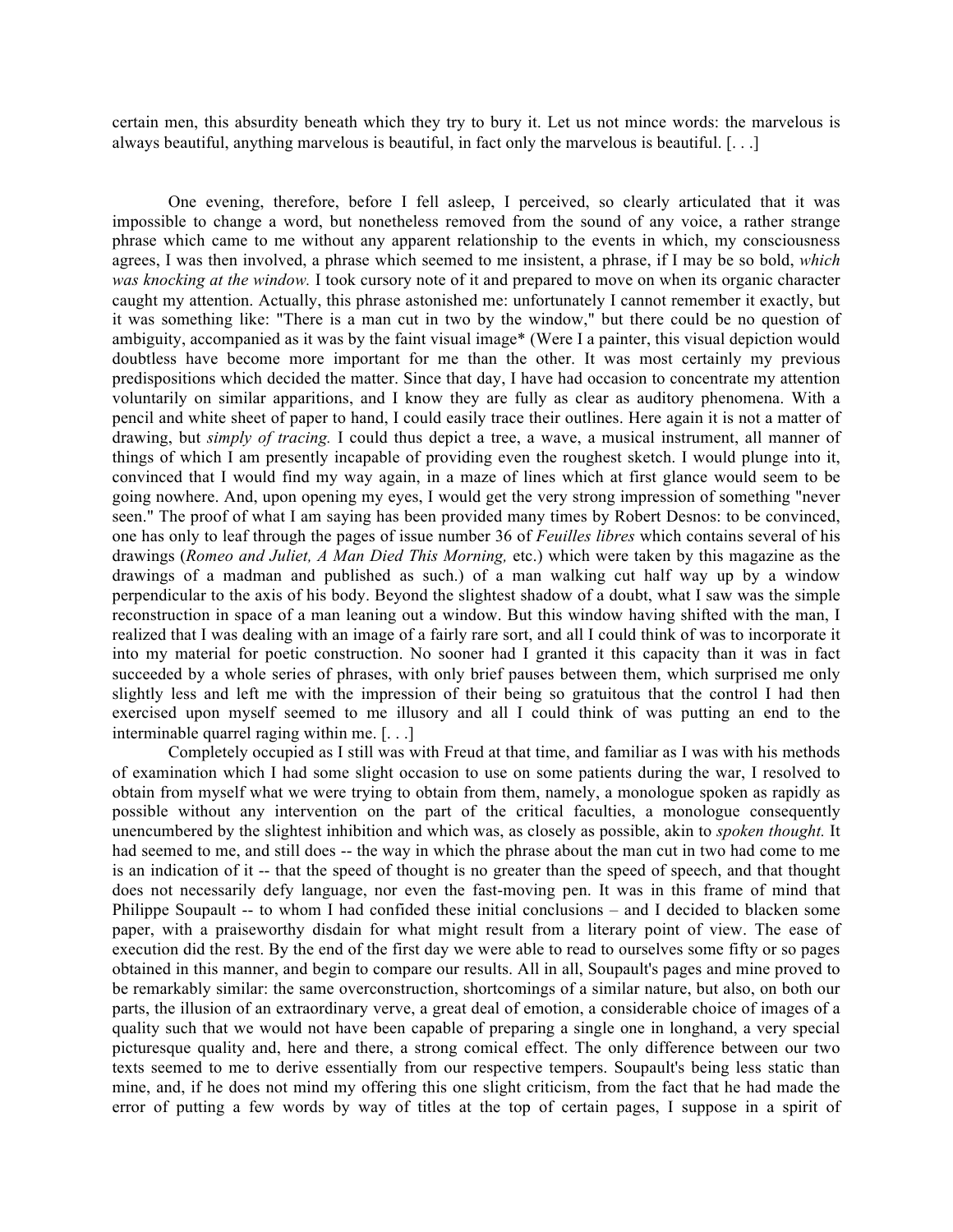mystification. On the other hand, I must give credit where credit is due and say that he constantly and vigorously opposed any effort to retouch or correct, however slightly, any passage of this kind which seemed to me unfortunate. In this he was, to be sure, absolutely right.\* (I believe more and more in the infallibility of my thought with respect to myself, and this is too fair. Nonetheless, with this *thoughtwriting,* where one is at the mercy of the first outside distraction, "ebullutions" can occur. It would be inexcusable for us to pretend otherwise. By definition, thought is strong, and incapable of catching itself in error. The blame for these obvious weaknesses must be placed on suggestions that come to it from without.) It is, in fact, difficult to appreciate fairly the various elements present: one may even go so far as to say that it is impossible to appreciate them at a first reading. To you who write, these elements are, on the surface, *as strange to you as they are to anyone else,* and naturally you are wary of them. Poetically speaking, what strikes you about them above all is their *extreme degree of immediate absurdity,* the quality of this absurdity, upon closer scrutiny, being to give way to everything admissible, everything legitimate in the world: the disclosure of a certain number of properties and of facts no less objective, in the final analysis, than the others.

In homage to Guillaume Apollinaire, who had just died and who, on several occasions, seemed to us to have followed a discipline of this kind, without however having sacrificed to it any mediocre literary means, Soupault and I baptized the new mode of pure expression which we had at our disposal and which we wished to pass on to our friends, by the name of SURREALISM.[. . .]

Those who might dispute our right to employ the term SURREALISM in the very special sense that we understand it are being extremely dishonest, for there can be no doubt that this word had no currency before we came along. Therefore, I am defining it once and for all:

SURREALISM, *n.* Psychic automatism in its pure state, by which one proposes to express - verbally, by means of the written word, or in any other manner -- the actual functioning of thought. Dictated by the thought, in the absence of any control exercised by reason, exempt from any aesthetic or moral concern.

ENCYCLOPEDIA. *Philosophy.* Surrealism is based on the belief in the superior reality of certain forms of previously neglected associations, in the omnipotence of dream, in the disinterested play of thought. It tends to ruin once and for all all other psychic mechanisms and to substitute itself for them in solving all the principal problems of life. [. . .]

*. . .*The mind which plunges into Surrealism relives with glowing excitement the best part of its childhood. For such a mind, it is similar to the certainty with which a person who is drowning reviews once more, in the space of less than a second, all the insurmountable moments of his life. Some may say to me that the parallel is not very encouraging. But I have no intention of encouraging those who tell me that. From childhood memories, and from a few others, there emanates a sentiment of being unintegrated, and then later of *having gone astray,* which I hold to be the most fertile that exists. It is perhaps childhood that comes closest to one's "real life"; childhood beyond which man has at his disposal, aside from his laissez-passer, only a few complimentary tickets; childhood where everything nevertheless conspires to bring about the effective, risk-free possession of oneself. Thanks to Surrealism, it seems that opportunity knocks a second time. It is as though we were still running toward our salvation, or our perdition. In the shadow we again see a precious terror. Thank God, it's still only Purgatory. With a shudder, we cross what the occultists call *dangerous territory.* In my wake I raise up monsters that are lying in wait; they are not yet too ill-disposed toward me, and I am not lost, since I fear them. [. . .]

Surrealism, such as I conceive of it, asserts our complete *nonconformism* clearly enough so that there can be no question of translating it, at the trial of the real world, as evidence for the defense. It could, on the contrary, only serve to justify the complete state of distraction which we hope to achieve here below. Kant's absentmindedness regarding women, Pasteur's absentmindedness about "grapes," Curie's absentmindedness with respect to vehicles, are in this regard profoundly symptomatic. This world is only